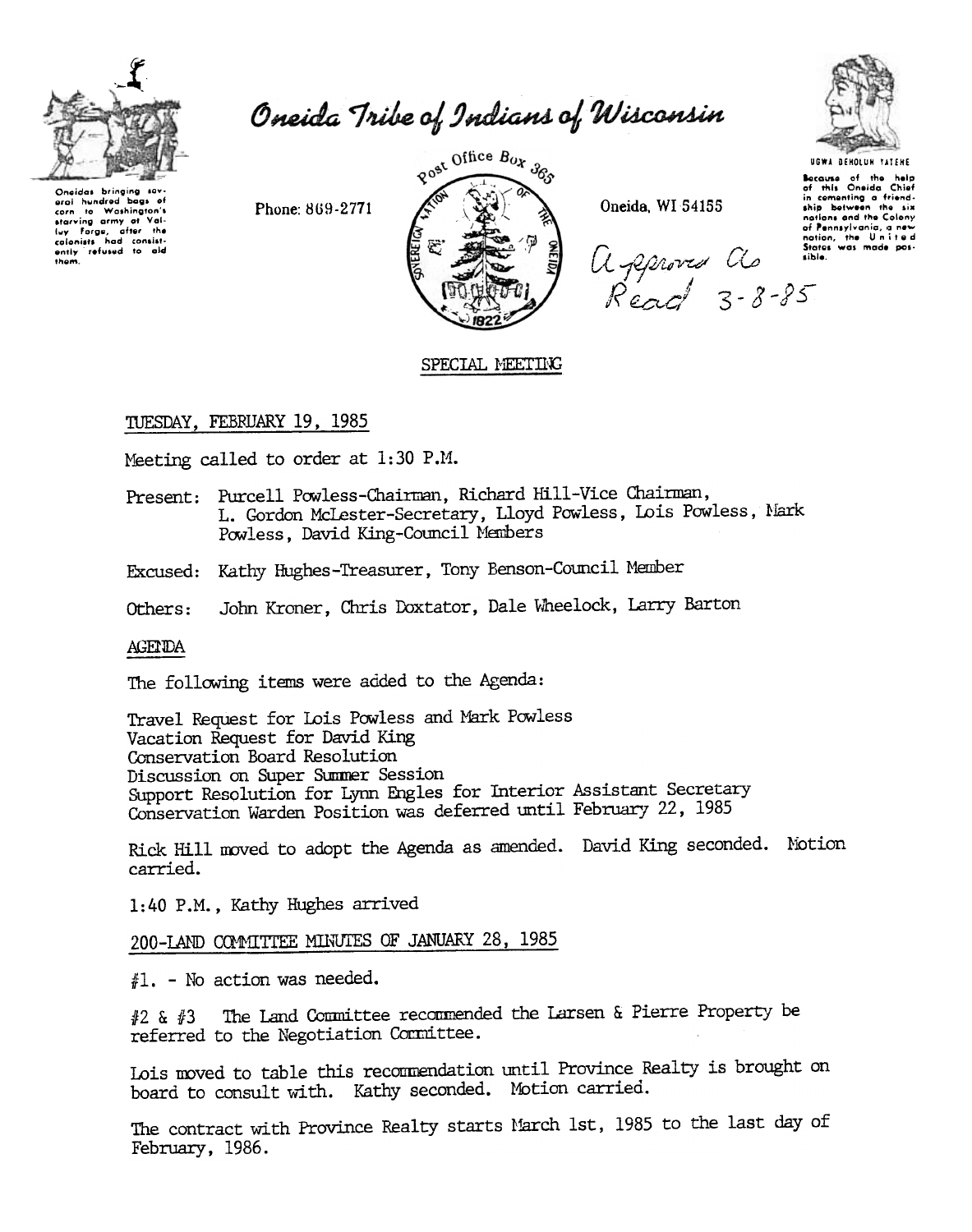200-LAND COMMITTEE MINUTES OF FEBRUARY 13, 1985

- $#1$ . Mark Powless noved to approve the Land Committee recommendation to accept Tony Benson's application for one (1) acre (in back of the Tribal Building), agricultural lease. Rick Hill Seconded. Motion carried.
- #2. Mark Powless moved to approve the Land Committee recommendation to accept the proposed lease for Dave Powless. the land is located on Moore Road, totaling sixty one (61) workable acres for \$610.00 per year for five (5) years. Lloyd Powless seconded. Lois Powless abstained. Mbtion carried.

The Land Committee recommended the priorities in land acquisition as  $f_0$ llows:

- 1. Residential
- 2. Commercial
- 3. Agriculture
- 4. Conservancy
- 5. Forestry

The Business Conmittee reviewed the reconnendation and after discussion, Mark Powless moved to rearrange the list to show Forestry as  $#3$ , and agriculture as #5. Lloyd Powless seconded. Rick Hill abstained. Notion carried.

Nark Powless moved to have the Business Committee Sub-Conmittee on Land, meet with the Land Committee and explain the reason of the Business Committee regarding the priorities on acquisition of lands. Kathy Hughes seconded.

The Land Committee requested four (4) Bingo session per year; the funds to be used for the purchase of land.

Kathy Hughes moved to deny. Lloyd Powless seconded. Rick Hill abstained. Motion carried.

The Land Committee recommended the matter of Dave Skenandore property,  $(70 \text{ acres})$  be referred to the Law Office, i.e., question of repair of the water and septic and who is the responsible party?

Lois Powless moved to approve the recommendation. Rick Hill seconded. Motion carried.

#6. Mark Powless moved to approve the H.I.P. Report.

Lois Powless moved to amend the motion to have Jerry Kurowski give an update on the Emergency Repair. Jerry is requested to list who the repairs were for; how much for each repair and what is the balance in the Emergency Fund budget. David King seconded. Motion carried.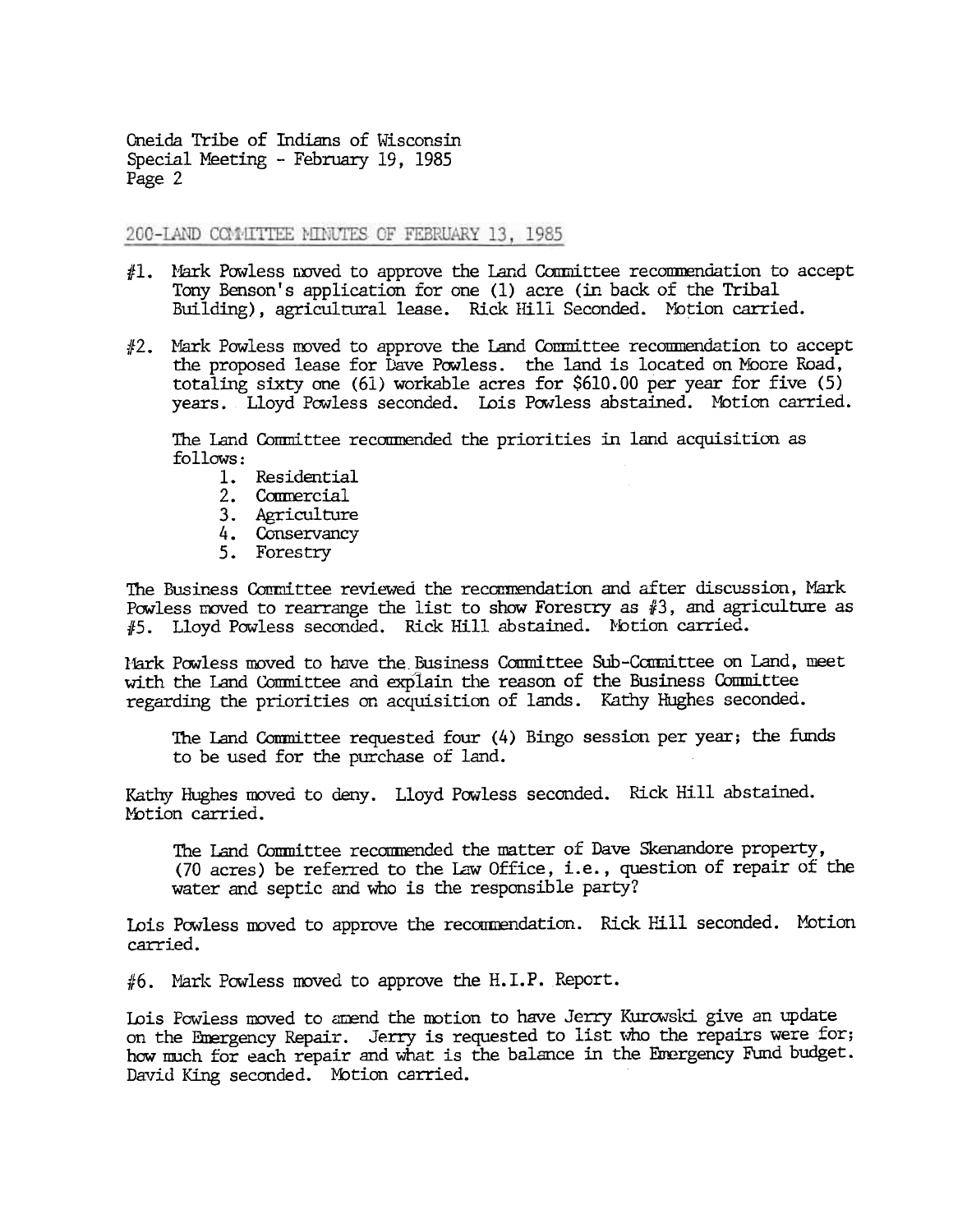IAND COMMITTEE MINUTES (CONTINUED)

- $#7$ . Kathy Hughes moved to approve the Land Office Report. Lois Powless seconded. Motion carried.
- $#8$ . The Land Committee recommended that the Law Office review the Jim Schuyler assignment and notify the family of what options are available to them.

Lloyd Powless moved to approve the recommendation. Mark Powless seconded Motion carried.

The Land Comnittee recam:ended not to allow anything be put in any of the leases to help pay for costs incurred by the HUD Program. 119.

Kathy Hughes explained that street lights have been installed at one of the Housing Sites and the Housing Authority has the HUD tenants at that Site help in covering their share of the costs and are requesting the people not living in hW Sites help cover the cost.

Mark Powless moved to approve the recommendation of the Land Counittee. Rick Hill seconded. Kathy and Gordon opposed. Motion carried.

2:45 P.M Kathy Hughes had to leave

WCC PROJECT GRANT PROPOSAL. - Larry Barton

Larry explained the total budget is for \$102,280.84, of which \$15,925.00 would be Tribal Contribution. The project would employ 10 people for a year. Larry gave a favorable report on this past year and what WCC accomplished. The deadline for next year is March 1, 1985, if the Business Committee approves.

Discussion followed on the continuing Reagan cuts and that the Tribe should proceed with caution in Tribal Contributions to replace funding as the program cuts continue.

The amount of people the Tribe would be employing for a year at the cost of \$15,925.00 was discussed.

Lloyd Powless moved to have Larry Barton bring the WCC proposal back in final form on February 26, 1985; Larry should work with Kathy Hughes on the location of funds. Rick Hill seconded. Mark Powless opposed. Mbtion carried.

#### 110-ECONOMIC DEVELOPMENT OUTLINE FROM SUB-COMMITTEE - David King

David King stated the Federal Administration is projecting big cuts in grant areas, but at the same time they are projectipg a greater need in economic development on the Reservations. David therefore feels we have to develop an indepth economic plan. The Sub-Committee presented the following outline: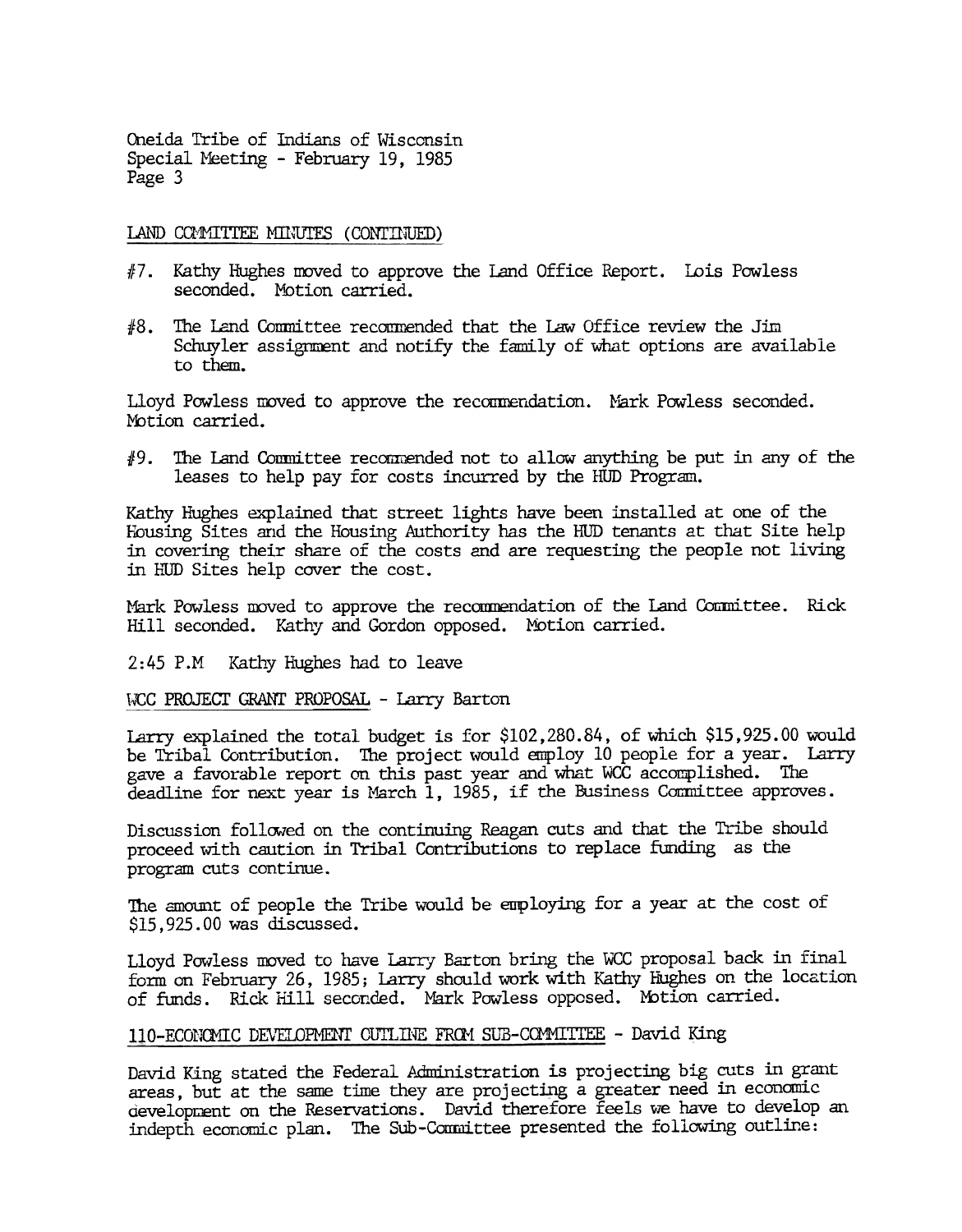ECONOMIC DEVELOPMENT OUTLINE (CONTINUED)

- I. ENTERPRISED PRESENTLY
	- 1. Bingo
	- 2. Oneida Tobacco Enterprise
	- 3. Bank-Stocks
	- 4. Hotel
	- 5. Printing
- II. SELF SUSTAINING
	- 1. Recreation Spa, Roller Rink, Sports Equipment & Supplies
		- A plan to locate money to build a spa for the support of a. Recreation. Feasibility study.
		- 2. Cannery
			- a. Development of the Cannery to label and put our products on the market.
		- 3. Bingo
			- Information from people on the reservation have given reason to  $a_{\bullet}$ believe that a lot of our people are left out of the bingo games because of cost. Is there a possibility of having a weekly game, bi-weekly game or monthly game just for our own people? The returns wouldn't be so great but it would induce revenue as well as recreation.
			- b. There are program people that are willing to take on this responsibility and people are interested in playing. An experimental period could give us an indication of trial and error.
			- In the near future, individual programs will be looking for  $c_{\bullet}$ additional revenue.
		- 4. Maintenance
			- a. Tax free gas for tribal vehicles; we own (28) vehicles.
		- 5. Elderly Arts & Crafts
			- a. Set up a small business arts & crafts for their benefit such as ceramics and woodworking.
- **III. PROJECTED PLAN** 
	- 1. Life Insurance Retirement Plan
	- 2. Industrial Development (Emp. Profit)
		- a. Fruehauf
			- b. Employment Profit Sharing
			- c. Printing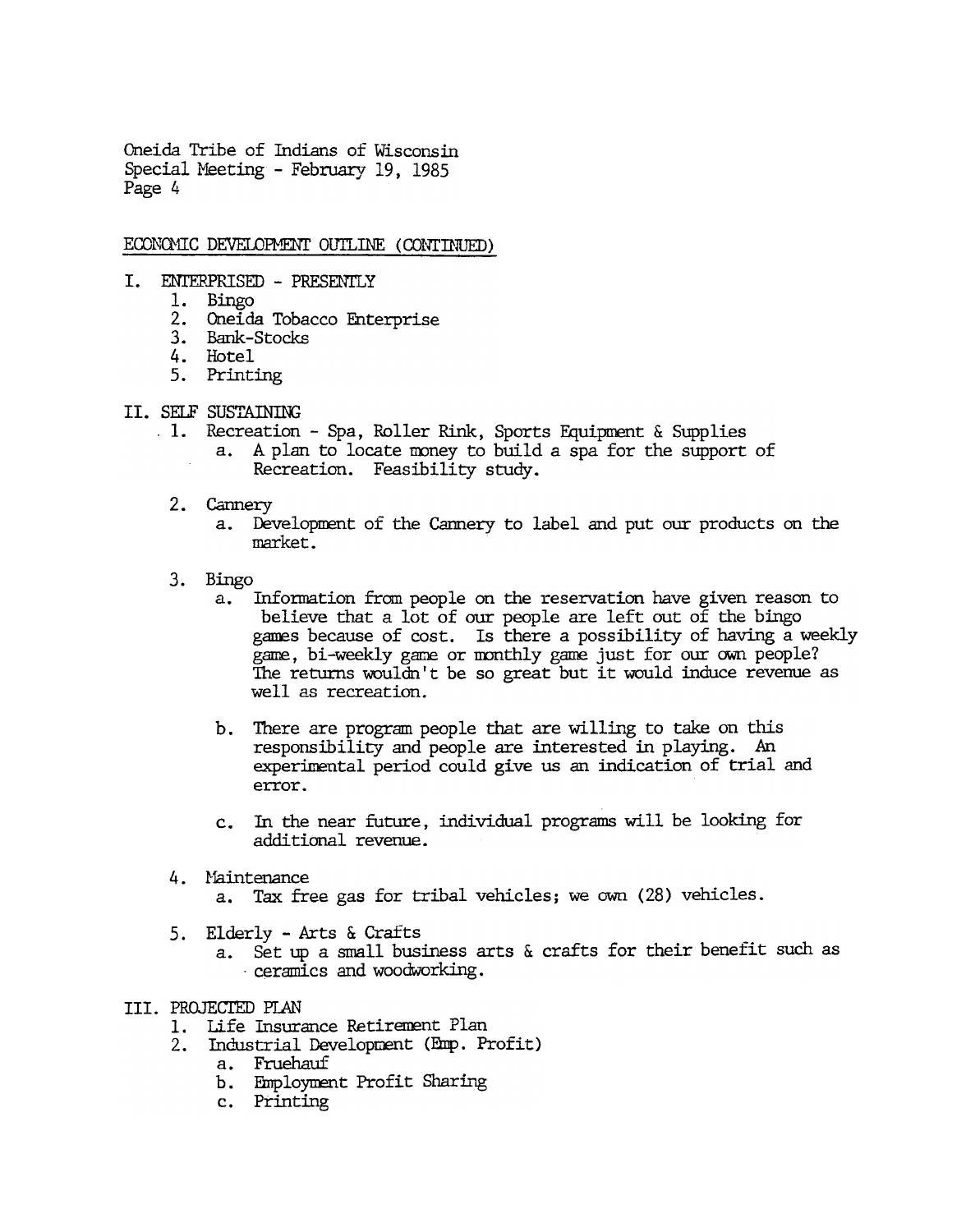## ECONOMIC DEVELOPMENT OUTLINE (CONTINUED)

- IV. SMALL BUSTNESS
	- A. Existing
		- 1. Grocery
		- 2. Auto Body
		- 3. Taverns
		- 4. Construction
	- B. Potential
		- 1. Restaurant
		- 2. Hardware
		- 3. Electric Contractor
		- 4. Plumber Contract
		- 5. Carpentry
		- 6. Craft Shop
		- 7. Beef Cattle
		- 8. Bowling Alley

This was for review and comment.

David King would like to start with the Spa Plan and do a feasibility study and or a questionnaire. The Business Committee reviewed the outline and supported the approach the Sub-Conmittee was taking. No formal action was taken.

3: 00 P.M., Kathy HUghes returned.

## CONSERVATION BOARD RESOLUTION - Rick Hill

Rick Hill presented this Resolution for discussion. It would establish the Oneida Conservation Board, Charter & By Laws. They recommended 7 members and 3 alternates.

This item was deferred to Friday, February 22, 1985.

SUPER SUMMER SESSION - Lloyd Powless

In the meeting held in regards to the Super Summer Session, the group recommended Yvonne Jourdan be the Director of the Super Summer Session and Sister Diane would be the coordinator.

Lloyd Powless moved to approve the recommendation, Rick Hill seconded. Mark and Lois Powless abstained. MOtion carried.

Lloyd Powless will develop a budget for the Super Summer Session.